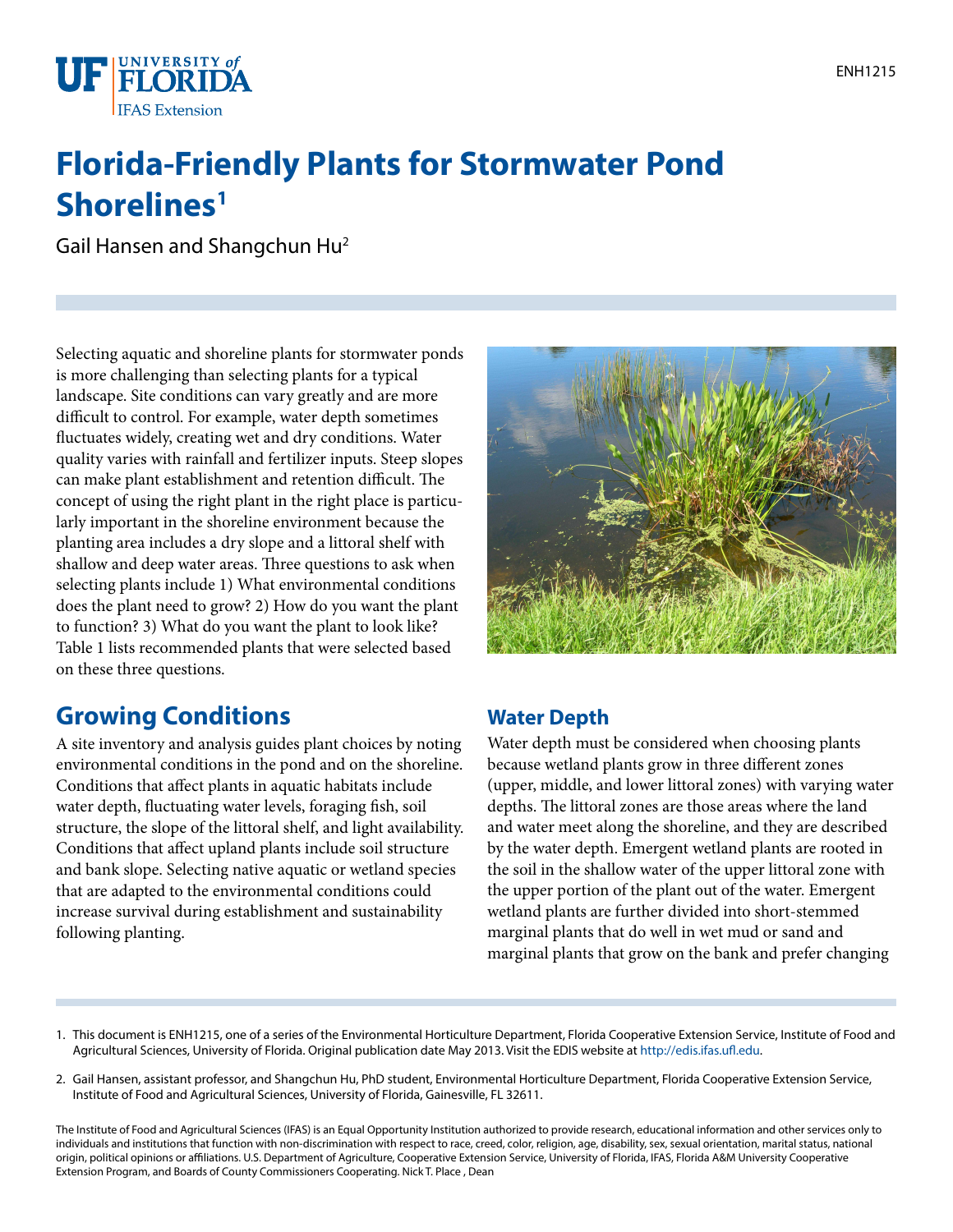water levels. Floating wetland plants have roots that dangle and are rooted in the pond bottom in the middle littoral zone. Submerged plants grow entirely underwater and are typically located in the lower littoral zone where the water is deepest. Creating deeper areas by excavation can help expand the size of planted areas for submerged plants.

#### **Fluctuating Water Levels**

Ponds that have fluctuating water levels present a challenge when selecting plants. The plants need to thrive in both wet and dry conditions, sometimes for extended periods. Emergent plants that are more tolerant of drawdowns (exposed pond soil) include pickerelweed (*Pontederia* spp.), duck potato (*Sagittaria lancifolia*), golden canna (*Canna flaccida*), spikerush (*Eleocharis* spp.), and blue flag iris (*Iris virginica*).

#### **Foraging Fish: Controlling Grass Carp**

Although grass carp (sterile triploid) are sometimes used for biological control of aquatic vegetation, they can present problems with new plantings. Grass carp prefer submerged plants, but they also browse on the tips of young, tender, emergent plants. To prevent loss of new plants, install a barricade around the plants, such as four-wire fencing or plastic net fencing from the pond bottom to the top of the water until the plants are larger and less tender.

#### **Soil Structure**

Soil (substrate) conditions are important for plant growth. Rocky bottoms in the pond are too hard for plant roots to penetrate, and muck soil is too soft and unstable to anchor plants. Sandy soil with some organic matter (between rocks and muck) is usually best. Too much organic matter can create high levels of acids, methane, ethylene, and alcohols, which are toxic to plants.

### **Slope of Littoral Shelf**

Steep slopes, which create excessive changes in water levels and growing conditions, make establishment more difficult. It is important to determine the average water level along the shoreline on a yearly basis because many plants will die if they are too wet or too dry for long periods. Manipulating the depth and slope by grading is one of the best ways to encourage plant growth. Littoral zone width often increases as the pond gets older because water movement over time increases sedimentation from bank erosion, which decreases the depth of the pond.

### **Slope of Pond Bank**

The slope of the bank leading to the water's edge can present challenges for the establishment of a no-mow or no-maintenance plant buffer zone. The plant buffer functions as a protective barrier by preventing fertilizer runoff and grass clippings from entering the pond. To establish plant material, several techniques can be used to prevent erosion and capture irrigation water for the slope plants. Mini-baffles (landscape timbers or bio-logs) installed on the downhill side of plants hold water and keep soil from eroding. Porous landscape fabric such as burlap or jute also traps sediment and water. Rip-rap made from stone, concrete rubble, or pavers can help slow water runoff at outfalls, and swales and berms along the bank intercept and slow water movement, allowing it to percolate.

#### **Light Availability**

Light availability is the most important factor in plant growth and is primarily determined by water clarity and depth. Water clarity is determined by organic color and suspended particles, both organic and inorganic. Bottomfeeding fish such as carp and catfish can increase suspended sediment, which blocks light and may limit plant growth. Slowing surface runoff with plant buffers and no-mow zones and using rip-rap at drain discharge areas can help decrease turbidity (cloudy water caused by suspended soil particles) from water movement. Nutrient levels from both soil and humans in ponds can affect light availability by increasing algal growth, which decreases water clarity. Large trees on the shoreline with wide canopies that arch over the water can create a problem with shade. Plant large trees on the north side of the pond so the shadow is cast primarily on the pond bank, particularly in the winter.

### **Function**

When selecting plants, it is important to consider plant function for that particular site. Functional characteristics include foliage density to block views, root mass density and depth to prevent erosion, stalk density to buffer water movement, and the ability to take up nutrients and pollutants to improve water quality.

#### **Erosion Control**

Trees in the water at the pond edge can help control erosion by breaking up the wind and wave action that contributes to it. Large trees that do well in wet conditions include red maple (*Acer rubrum*), loblolly bay (*Gordonia lasianthus*), and bald cypress (*Taxodium* spp.). Strongly rooted emergent plants also help prevent erosion by buffering the wave action that undermines upland plant roots. Emergent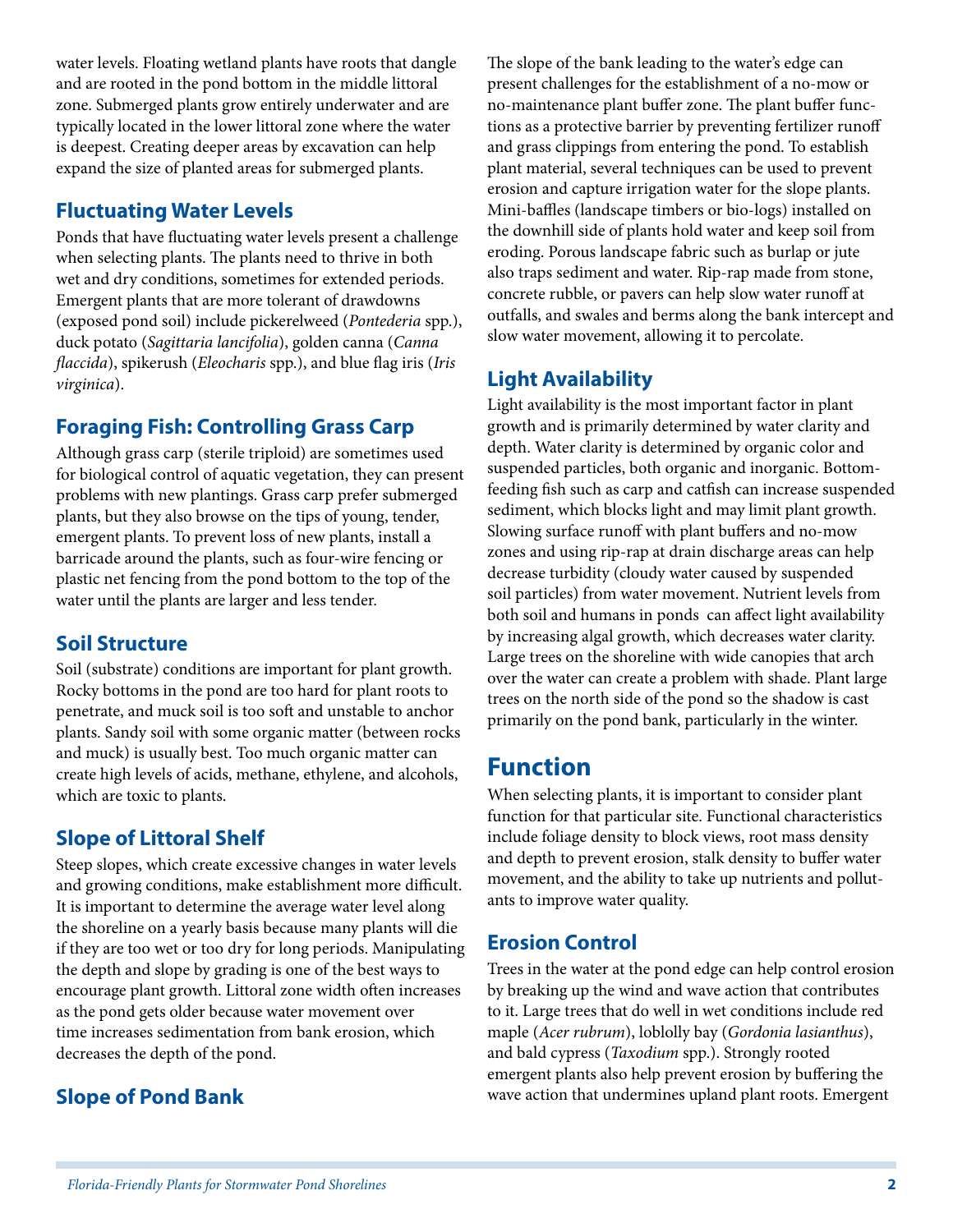plants include spikerush (*Eleocharis* spp.), pickerelweed (*Pontederia cordata*), and duck potato (*Sagittaria lancifolia*).

## **Visual Quality**

Most people enjoy a variety of color, texture, and forms to create a pleasing composition that enhances the aquatic habitat. In aquatic environments, people generally prefer plants that grow in clumps with large, coarse-textured green foliage and colorful flowers. Aesthetically, they also prefer plants that don't block the water view, are neatly organized in the landscape through repetition, and have a less weedy or messy look. The recommended plants in Table 1 were selected for their performance on pond shorelines and the visual characteristics typically preferred by homeowners. Some plants, such as soft rush (*Juncus effuses*) and American bulrush (*Scirpus americanus*), do well on shorelines but were not included in the table because they tend to have a more "weedy" look. California bulrush (*Scirpus californicus*) was also not included because the height can block views of open water. Submerged plants, such as eel grass (*Vallisneria americana*), were also not included because they are not visible, so aesthetic appeal is not a consideration.

#### **Color**

Color is usually the most attractive visual characteristic of plants, but it also is the most fleeting, as most plants only display prominent color during short bloom periods. The site's light qualities—sunny or shady areas—affect the perception of color. Warm colors, such as white, yellow, orange, and red, show up more in aquatic and shady environments because they contrast with the darker blues, greens, and browns of water and foliage. Cool colors, such as blues and dark purples, are less noticeable because they tend to blend with greens. Including a variety of greens in the aquatic plants creates interest year-round.

#### **Texture**

Textures are typically described as coarse (large, broad leaves and big stems) medium (average leaves and stems), or fine (tiny leaves, thin stems). Texture can provide contrast and interest, particularly when color variety is lacking. Stormwater ponds are often viewed from a distance, so bold-textured plants with large, broad leaves and big flowers show better. Use a fine-textured plant, such as a grass, to contrast with the bold texture and provide more interest.

#### **Form**

Growth habit or form is the most recognizable plant quality. Choose the plant form most appropriate for the desired function. It is important to remember that plants, especially larger plants and trees, change over time as they grow. Make your choice based on the full-grown size of the plant, but also consider the form at planting and intermediate stages of growth. Form also helps determine if plant material should be used in masses or as individual specimens. In large, open areas such as ponds, large, upright plants with well-defined leaves that grow in large clumps are often preferred. Floating plants with broad, flat leaves, such as water lilies, work well as long as they don't spread and cover the entire pond surface. A lake mower can be used to control lilies by selectively cutting some lily pads and leaving others for fish habitat. Because lilies spread their roots (rhizomes) laterally, the only other method to prevent spread is planting in submerged containers.

#### **Size**

It is important to consider the size of the plant when it is fully mature. Tall plants can sometimes block views when they are mature, so consider height as well as spread. The slope to the water affects the visual height of the plant, depending on the plant's location on the slope. Tall plants at the top of the slope can block the view of the water, so locate low-growing plants at the top of slope and taller plants at the bottom. Remember to consider the amount of flooding (or occasional standing water) they can tolerate if they are lower on the slope.

### **Recommended Plants**

Although Florida-Friendly Landscaping™ plants include native and non-native plants, the plants recommended for the water edge zone are natives, as required by Florida regulations for planting in water bodies. Native plants are not required on the bank slope zone, but the recommended plants typically do well on dry slopes. Generally, the plants in Table 1 were selected for their foliage size, variety of textures, flower color, growth habit and height, aesthetic acceptability, survivability in varying water depths, ability to withstand wet and dry conditions, and ability to grow in a wide range of zones.

### **Additional Resources**

Denny, G., and G. Hansen, G. 2013. *Right Plant, Right Place: The Art and Science of Landscape Design—Plant Selection and Siting*. ENH1156. Gainesville: University of Florida